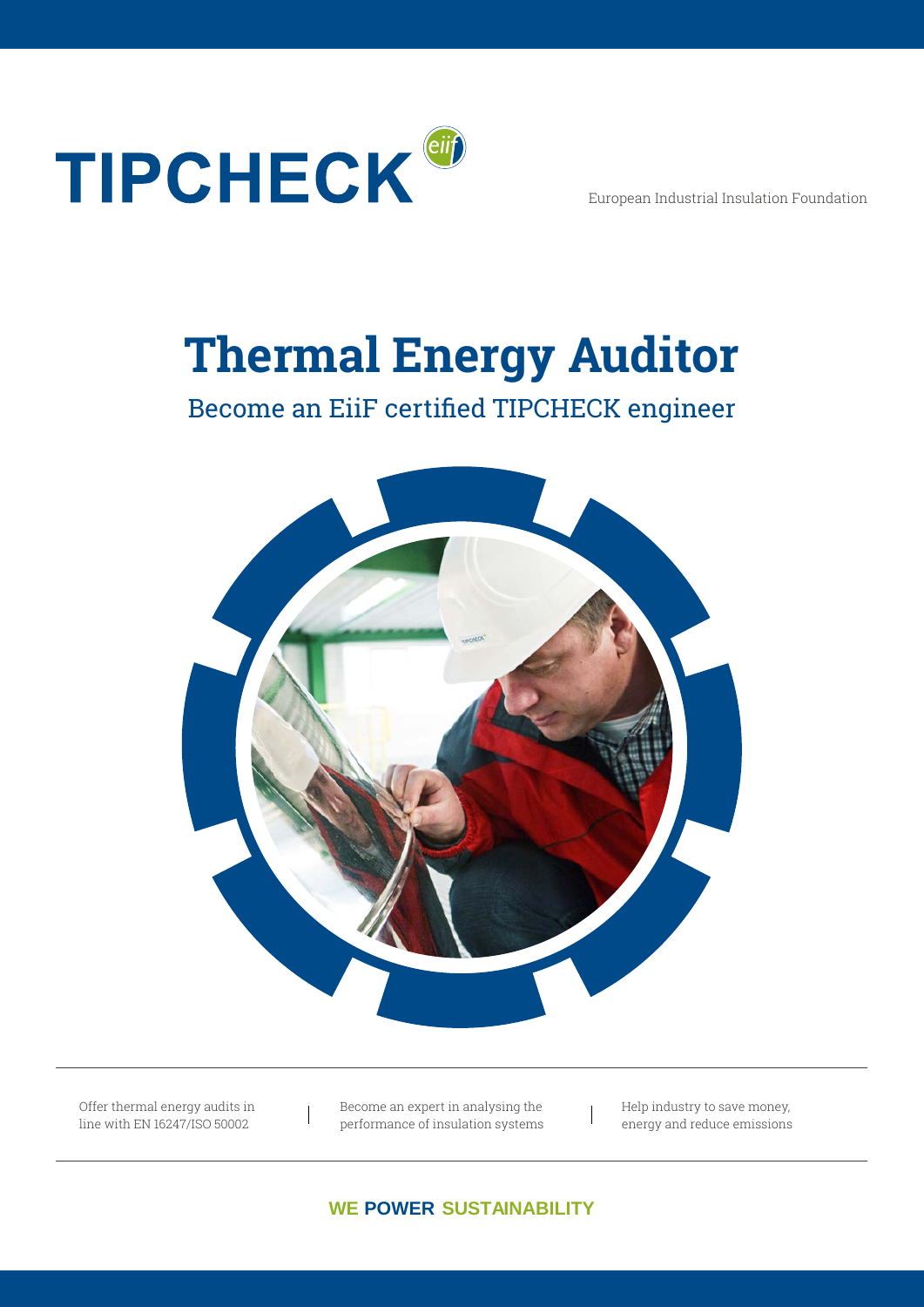# You don't know what you don't know, until you know.

 $\mathcal{L}\mathcal{L}$ 

Typical reaction of a client realising how much money and energy he is wasting when reading the results of a TIPCHECK thermal energy audit report.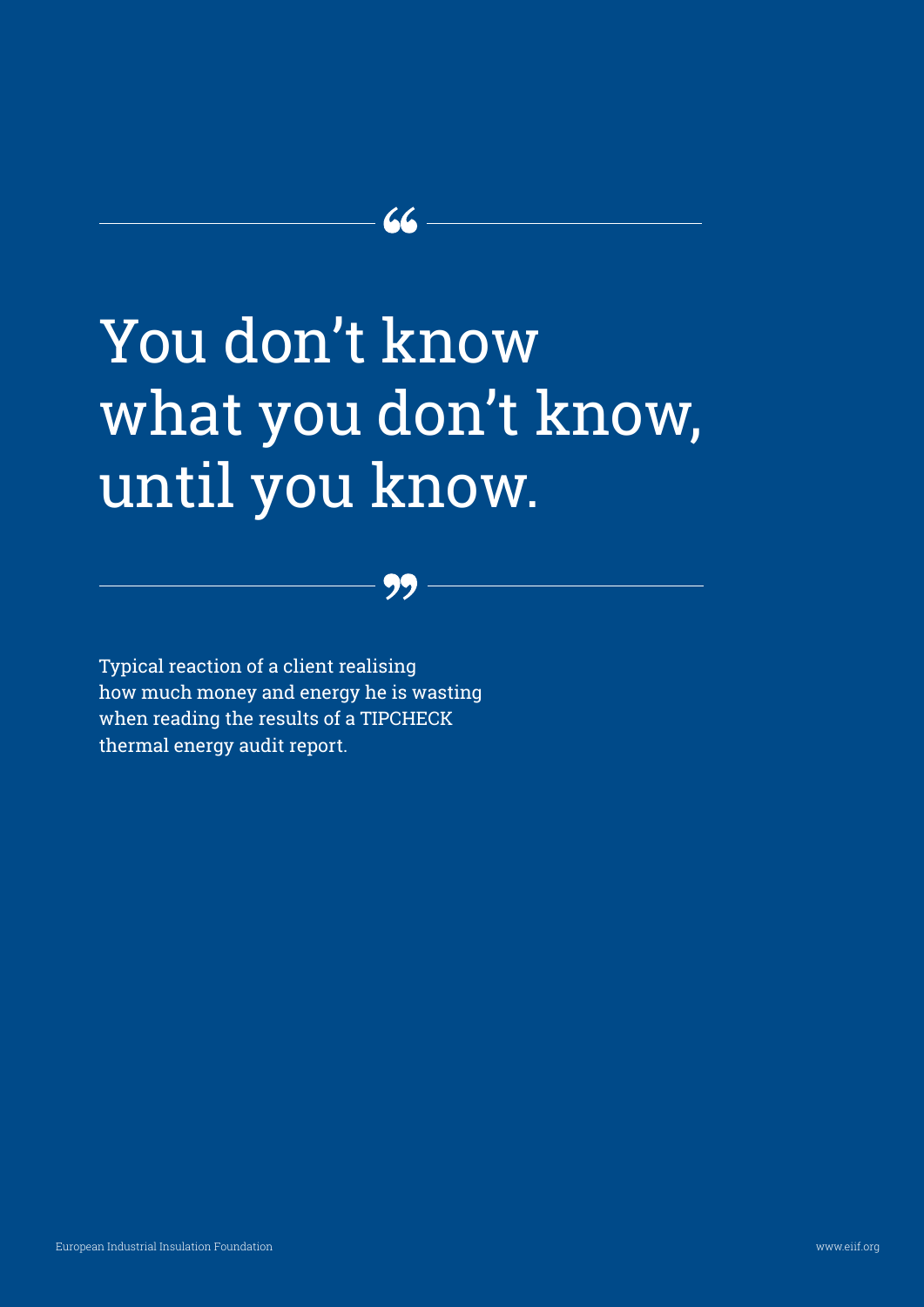# Get yourself certified as a TIPCHECK engineer

EiiF-trained Thermal Energy Auditors help industry to save energy and reduce CO $_{\textrm{\tiny{2}}}$  emissions and production costs

The European Union has set itself an ambitious goal: to be climateneutral by 2050, with net zero  $\mathsf{CO}_2$  emissions. Decarbonising EU industry is one of the major challenges to reach this target.

Considering the current annual level of CO $_{_2}$  emissions in the EU 27  $\,$ (EEA 2017: 3.853 Mt), it is clear that this goal can only be achieved with the support and participation of all key sectors including the EU's industry and energy supply, accounting for 49% (EEA 2017) of the EU's emissions.

The EiiF Study 2021 analyses that 14 Mtoe of energy can be saved by improving insulation standards in industry, offering the potential to reduce the EU's CO $_{\textrm{\tiny{2}}}$  emissions by 40 Mt every year.

Within the framework of its TIPCHECK (Technical Insulation Performance Check) Programme, the EiiF organizes qualification and training courses for insulation engineers to become EiiFcertified thermal energy auditors, so called TIPCHECK engineers. TIPCHECK engineers are trained to ensure high quality thermal energy audits focusing on the thermal performance of insulation systems, and are able to calculate - through the TIPCHECK and TBI tools - a facility's savings potential in terms of money, energy, and  $\mathsf{CO}_2$  emissions.



The TIPCHECK Programme has already resulted in EU-wide annual energy savings of more than **70 ktoe** or **814.000 MWh** -

> equivalent of the energy consumption of more than **50.000** European households\*

**Nearly 100 experts are already certified TIPCHECK engineers. See the list here: www.eiif.org/tipcheck/certified-engineers**

3

*\*1.36 toe/household average energy consumption in the EU Source: www.odyssee-mure.eu*

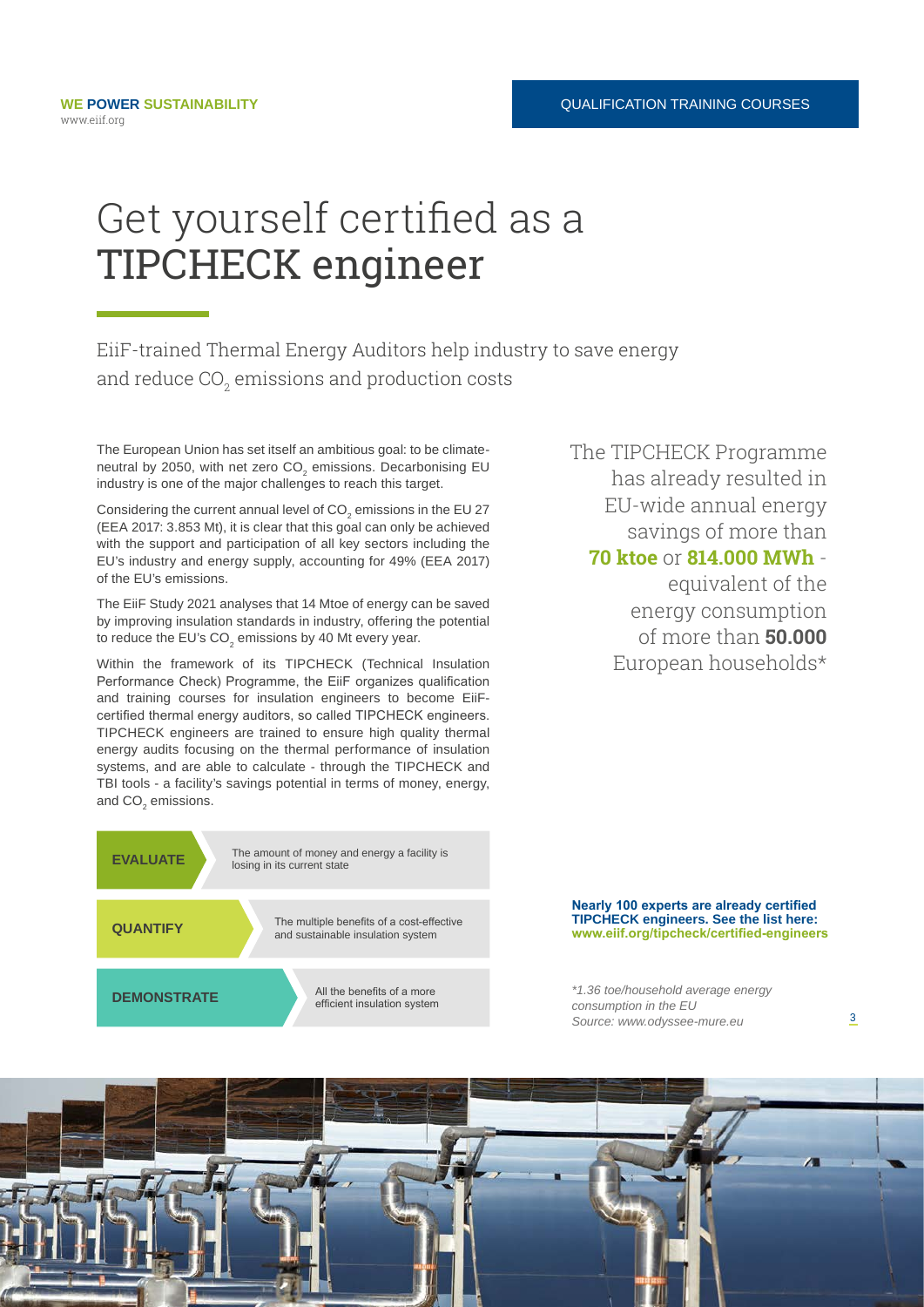# Why TIPCHECKs offer multiple benefits to industry

The TIPCHECK Programme is a non-invasive investigative tool that delivers multiple energy and non-energy benefits to the energy user, supply system and the economy

In any industry, the three top operating expenses are often found to be energy (both electrical and thermal), labour and materials. If one were to assess the manageability of the cost or potential cost savings in each of the above components, energy would invariably emerge as a top ranker, and thus energy management function constitutes a strategic area for cost reduction. However, clients are not necessarily and not always aware how much energy they are wasting, as they usually are not aware how easy and quick it is to stop the energy waste with properly insulated systems/installations.

Industrial insulation is a proven technology delivering multiple benefits:

- › reduces energy and production costs
- › increases energy efficiency
- $\scriptstyle\rm \circ$  reduces CO $\scriptstyle\rm _2$  emissions
- › improves process efficiency
- › reduces safety risks for personnel and equipment
- › increases competitiveness

The aim of the TIPCHECK Programme is to provide industry with a standardized, high quality thermal energy audit tool in line with EN 16247 and ISO 50002 focusing on the thermal performance of technical insulation systems.

**["Decarbonising industry with rapid payback"](https://www.eiif.org/sites/default/files/2021-02/EiiF_White_Paper_2021_0.pdf) 2 years or even less 2** FiiF White Paper 2021 **<www.eiif.org/publications>**

**[EiiF National Fact Sheets](https://www.eiif.org/publications)**

Country-specific total energy saving and emissions reduction potential after consequently improving insulation solutions in industry **<www.eiif.org/publications>**



**75%** of the TIPCHECKs lead to insulation investments

**50 million EUR** was the total insulation contract volume generated by 2020 from about 2.500 TIPCHECKS\*

 The payback periods for the initiated TIPCHECK insulation projects were in most cases

4 *\*estimation based on investments with an average payback of 2 years and an energy price of 0,03 €/kWh*

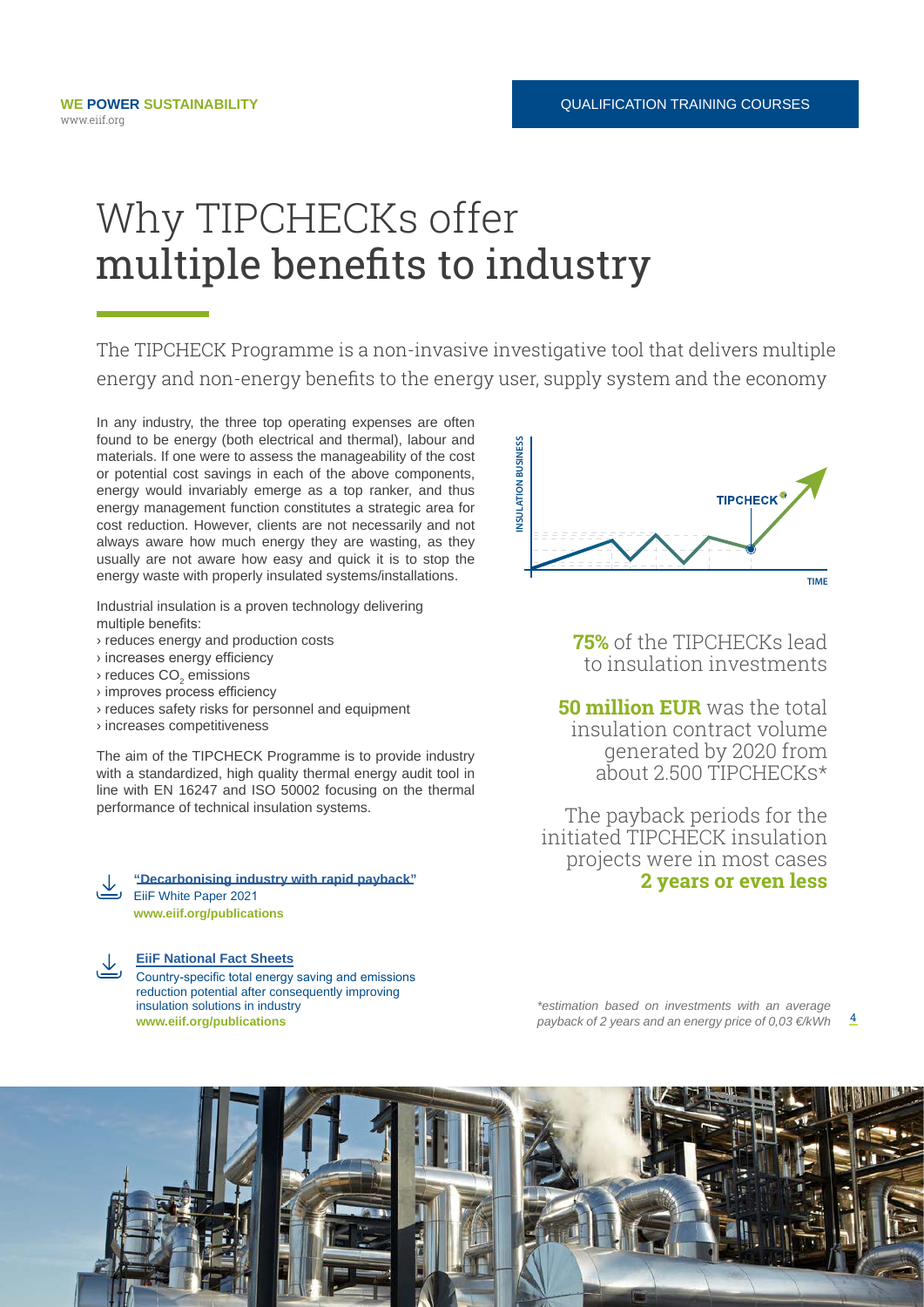# The proof: Case Studies

#### **# 1. The TESLA example**

Insulating ONE valve drives an electric car 20.000 km

#### **Industrial processes are energy intensive**

To keep process temperatures in industry at high levels (up to 600 °C and more), an intensive energy input to the system is needed. High temperatures lead to high heat losses on uninsulated equipment adding to an intensive energy consumption of the system.

#### **Typically uninsulated equipment**

The TIPCHECK thermal energy audit experience shows that valves and flanges in industrial plants are typically uninsulated. The energy loss can be detected and illustrated with infrared thermography.

Size: DN 150/6 inch Temperature: 150 °C / 302 °F Operational time: all year (8.760 hours) **Annual energy loss: 10.600 kWh** One uninsulated valve:

#### **By insulating the valve 10.000 kWh can be saved**





Transforming the saved 10.000 kWh thermal energy with a 40% thermodynamic efficiency into 4.000 kWh electric energy and using this to charge the battery of a TESLA Model S, one could drive more than 20.000 km.

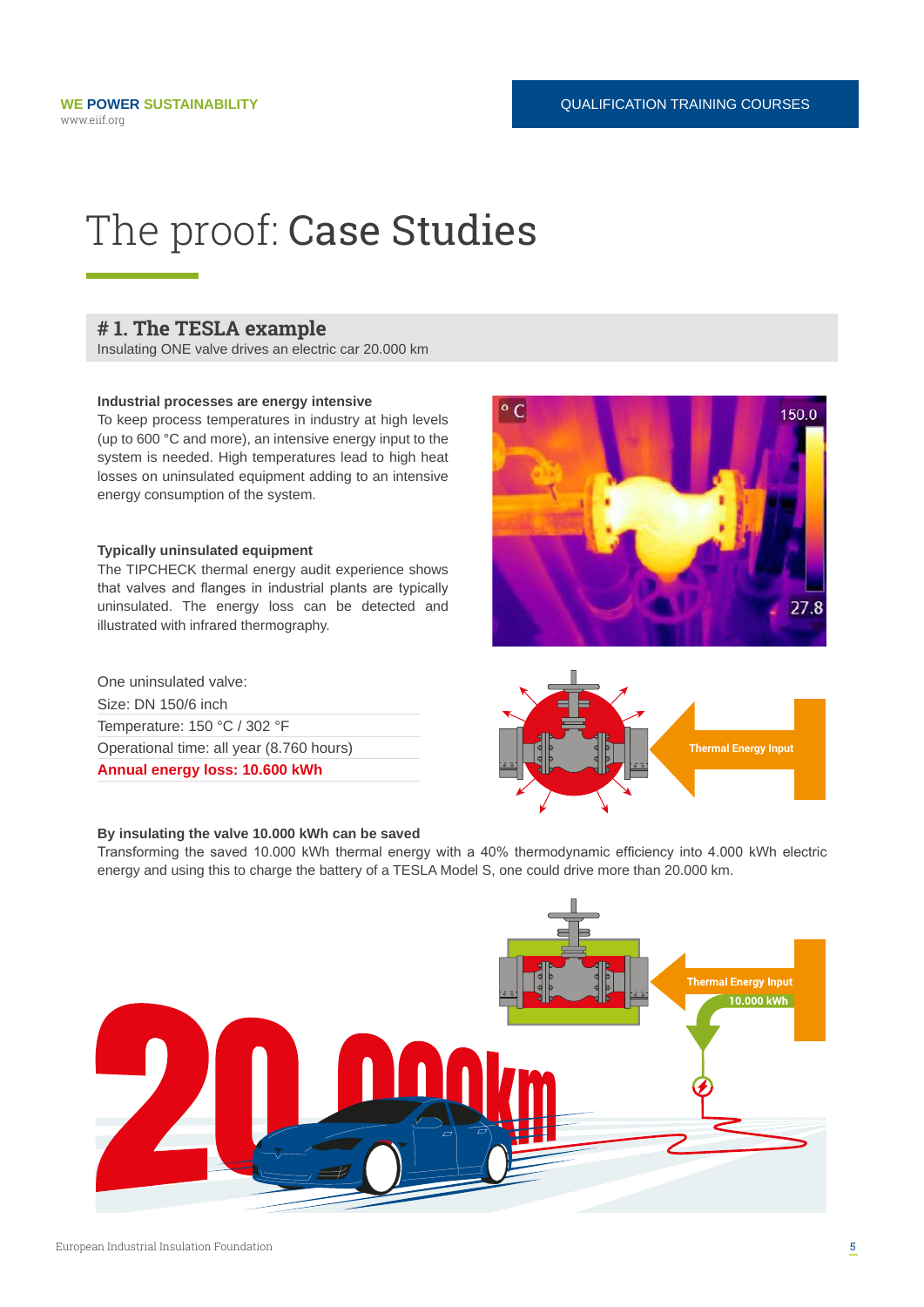### **# 2. Refinery | Oil storage tank roof**

Storage temperature: 60 °C / 140 °F

Old and damaged insulation on the roof CUI problems: roof sheets heavily corroded The roof had to be replaced

### **Before After the TIPCHECK**<sup>®</sup>

Saved **7.500 MWh** of energy / year

Saved **€ 185.0000** per year

Payback time less than **2,5 years**

CO2 emission reduction potential **1.500 t/year**

*Results against uninsulated with an optimised insulation applied with a technical solution avoiding CUI problems*

### **# 3. Chemical Plant**

Process temperature: from 75 °C/ 167 °F to 150 °C/ 302 °F

650 m of piping with missing or damaged insulation 300 uninsulated pairs of flanges 160 uninsulated valves 3 uninsulated tanks

### **# 4. Sugar Beet Processing Plant**

Process temperature: 100 °C/ 212 °F

198 infrared pictures taken

419 hot spots/pieces of uninsulated equipment identified, e.g. boilers, evaporation and cooking pans, heat exchangers, pumps and valves

### **Before After the TIPCHECK**<sup>®</sup>

Saved **11.100 MWh** of energy / year Saved **€ 200.000** per year Payback time less than **1 year** CO2 emission reduction potential **2.240 t/year**

## **Before After the TIPCHECK**<sup>®</sup>

Saved **8.200 MWh** of energy per year Saved **€ 37.000** per year Payback time about **2 years** CO2 emission reduction potential **1.400 t/year**

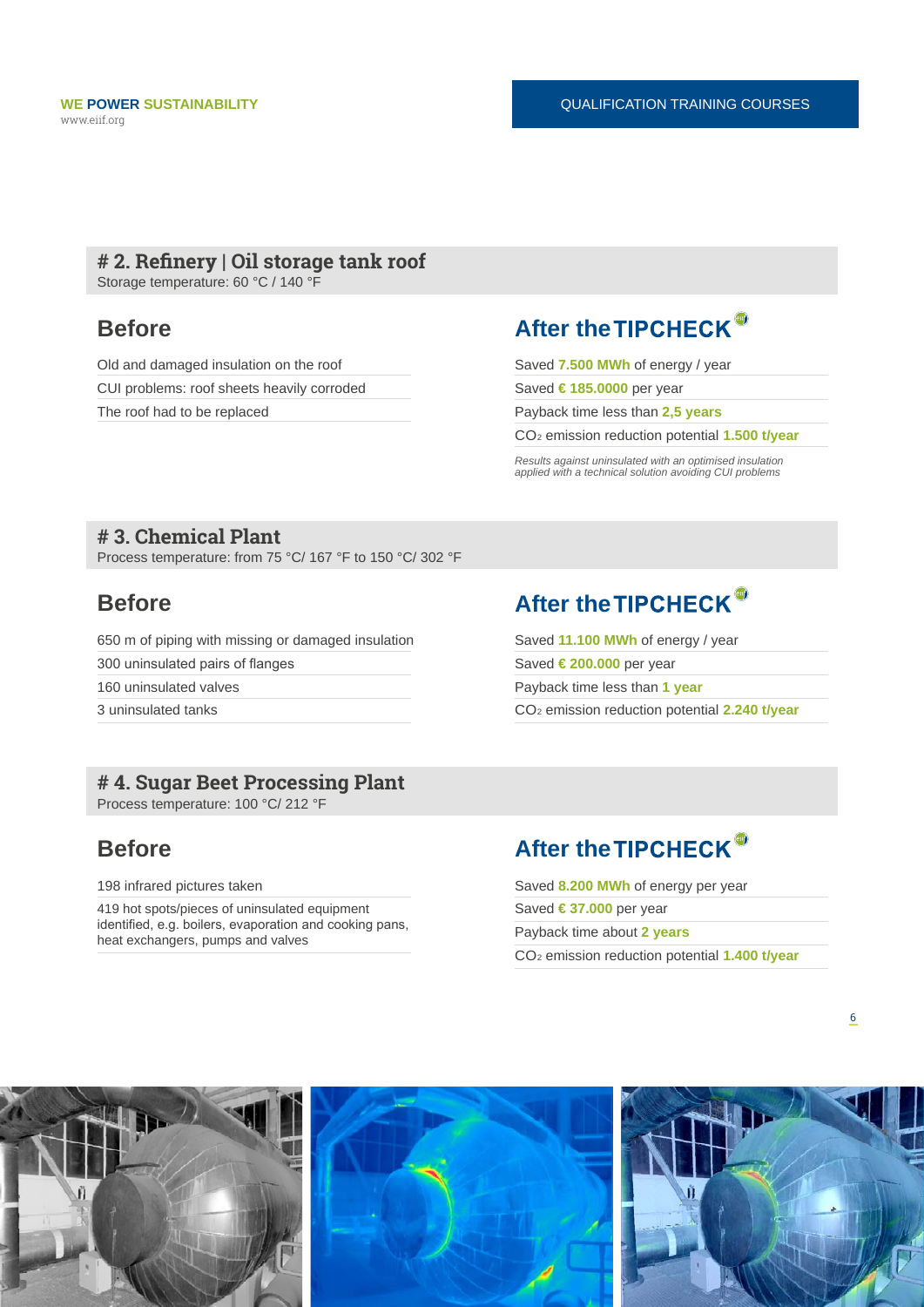# Structure and contents TIPCHECK Training Package

Since 2010 EiiF has trained more than 200 professionals from some of Europe's most successful insulation related companies.

Our courses are designed to give a competitive advantage: attendees gain the skills, knowledge, and insights to better understand the principles of heat loss calculations and the organisation of an EN 16247/ ISO 50002 aligned and standardized thermal energy audit.

Besides the training offers an inspiring and fruitful interaction with some of the best experts and technical insulation professionals: all courses are practical, and 'hands-on', taught by industry experts, in a collaborative and open environment enabling industry peers to exchange ideas and knowledge.

#### **COURSE CURRICULUM**

#### **1. About EiiF and TIPCHECK**

#### **2. TIPCHECK training & simulation**

- » TIPCHECK marketing & sales
- » TIPCHECK execution and project management (EN 16247/ISO 50002)
- » How to measure (incl. an introduction to thermography)
- » How to calculate heat losses with the TIPCHECK calculator software
- » Rules of Thumb to quickly estimate saving potentials
- » How to write and present a TIPCHECK report

#### **3. TIPCHECK insulation theory**

- » Thermal conductivity and basic principles of heat loss calculations
- » Insulation materials and their application (overview)
- » Processes & components offering saving potentials

#### **4. TBI introduction**

- » TBI-App and TBI-Software introduction
- » How to perform a TBI Inspection
- » How to generate and present a TBI-Report

#### **5. Guided tour: FIW München laboratories**

#### **TRAINING COURSE FEATURES**

- › Face-to-face interactive training
- › Complete simulation of a TIPCHECK
- › Practical workshops
- › Small class sizes
- › Industry professionals as trainers
- › Checklists, guidelines and templates

#### **BENEFITS FOR TIPCHECK ENGINEERS**

- › TIPCHECK Calculator licence
- › TIPCHECK Creator & Viewer
- › TBI-Software annual licence
- › Post-training technical support
- › Regular online refresher trainings



Candidates who successfully complete the programme and pass the final exam also receive the **TIPCHECK engineer certificate**

7

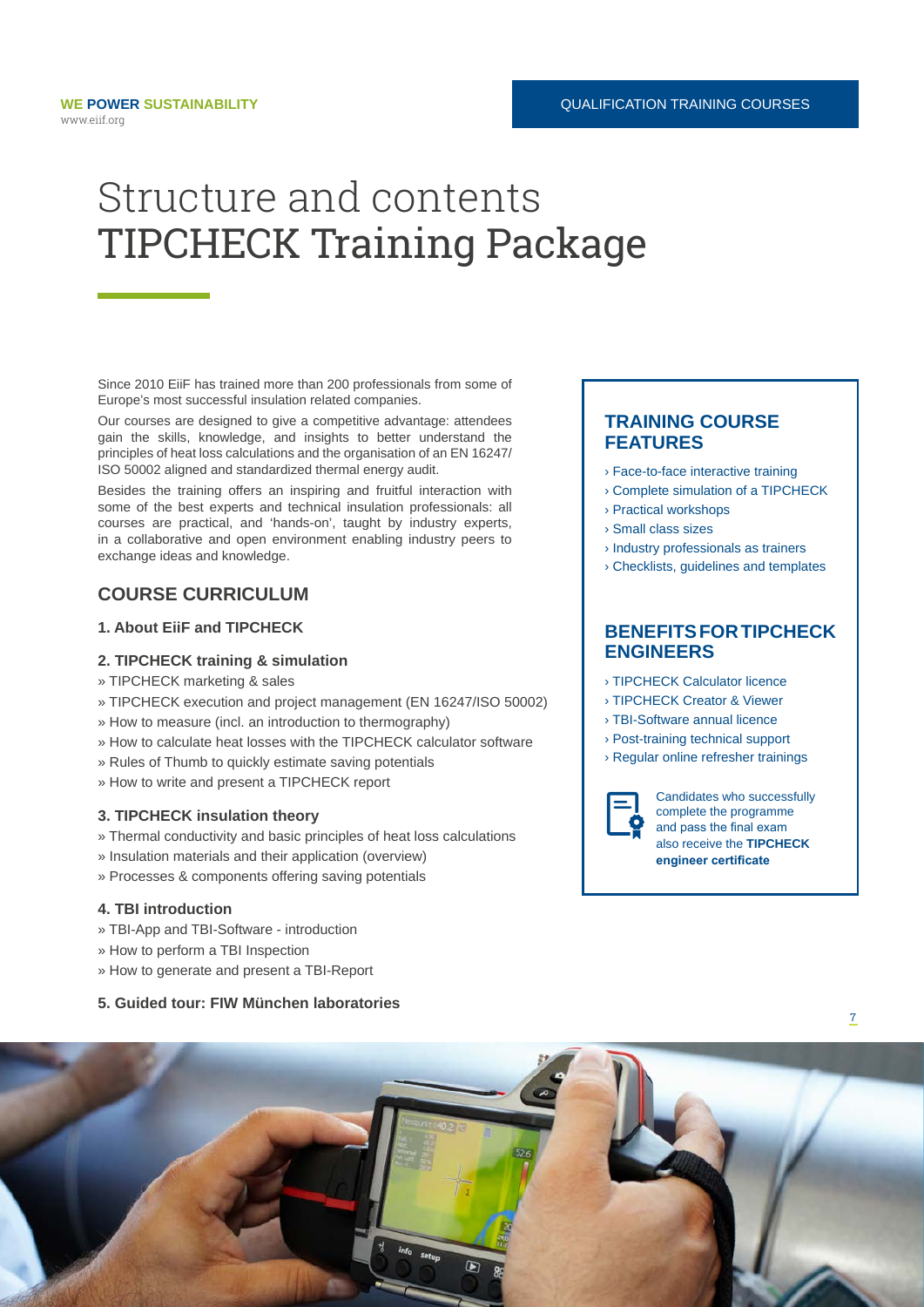#### **WHO CAN ATTEND?**

Our training is open to all industrial businesses - from small businesses to large corporations - and are designed for:

• insulation experts with at least 2 years of experience in industrial insulation projects

• asset owners and their senior management, their sustainability and environmental staff, operations and facilities managers

• certified energy auditors and energy managers

• consultants

Our courses are also suitable for energy efficiency service providers, industry associations, business groups, local councils and non-profit organisations.

#### **REQUIREMENTS & TITLES**

#### **TIPCHECK assistant**

An engineering degree or similar. Ability to calculate and design industrial insulation systems. No previous insulation experience is required.

#### **TIPCHECK ambassador**

Sales and marketing specialists of EiiF Member companies who are joining either the engineer or a tailored communications and sales training.

#### **TIPCHECK engineer**

An engineering degree or similar. Ability to calculate and design industrial insulation systems. At least 2 years of insulation experience.

#### **TIPCHECK auditor**

TIPCHECK trainings are also open to non - EiiF members if candidates are: certified energy auditors, certified energy managers or employees of an energy-related department of insulation users.

#### **TIPCHECK senior engineer**

A TIPCHECK engineer who participated in TIPCHECK Refresher courses, has more than 7 years of insulation experience and did at least 3 big or 5 small TIPCHECKs.

#### **TIPCHECK scout**

TIPCHECK trainings are also open to non - EiiF members if candidates are: certified energy auditors, certified energy managers or employees of an energy-related department of insulation users.

8

|                                                                  | <b>TIPCHECK</b><br>assistant | <b>TIPCHECK</b><br>engineer | <b>TIPCHECK</b><br>senior engineer | <b>TIPCHECK</b><br>ambassador | <b>TIPCHECK</b><br>auditor | <b>TIPCHECK</b><br>scout |
|------------------------------------------------------------------|------------------------------|-----------------------------|------------------------------------|-------------------------------|----------------------------|--------------------------|
| EiiF Member                                                      |                              |                             |                                    |                               |                            |                          |
| Ability to calculate and design<br>industrial insulation systems |                              |                             |                                    |                               |                            |                          |
| Insulation experience                                            |                              | $\geq$ 2-4 years            | $\geq 7$ years                     |                               |                            |                          |
| Engineering degree or similar                                    |                              |                             |                                    |                               |                            |                          |
| <b>TIPCHECK course</b>                                           | with final exam              | with final exam             | with final exam                    |                               | with final exam            |                          |
| <b>TIPCHECK</b> experience                                       |                              |                             | <b>3-5 TIPCHECKS</b>               |                               |                            |                          |
| Refresher course                                                 |                              |                             |                                    |                               |                            |                          |

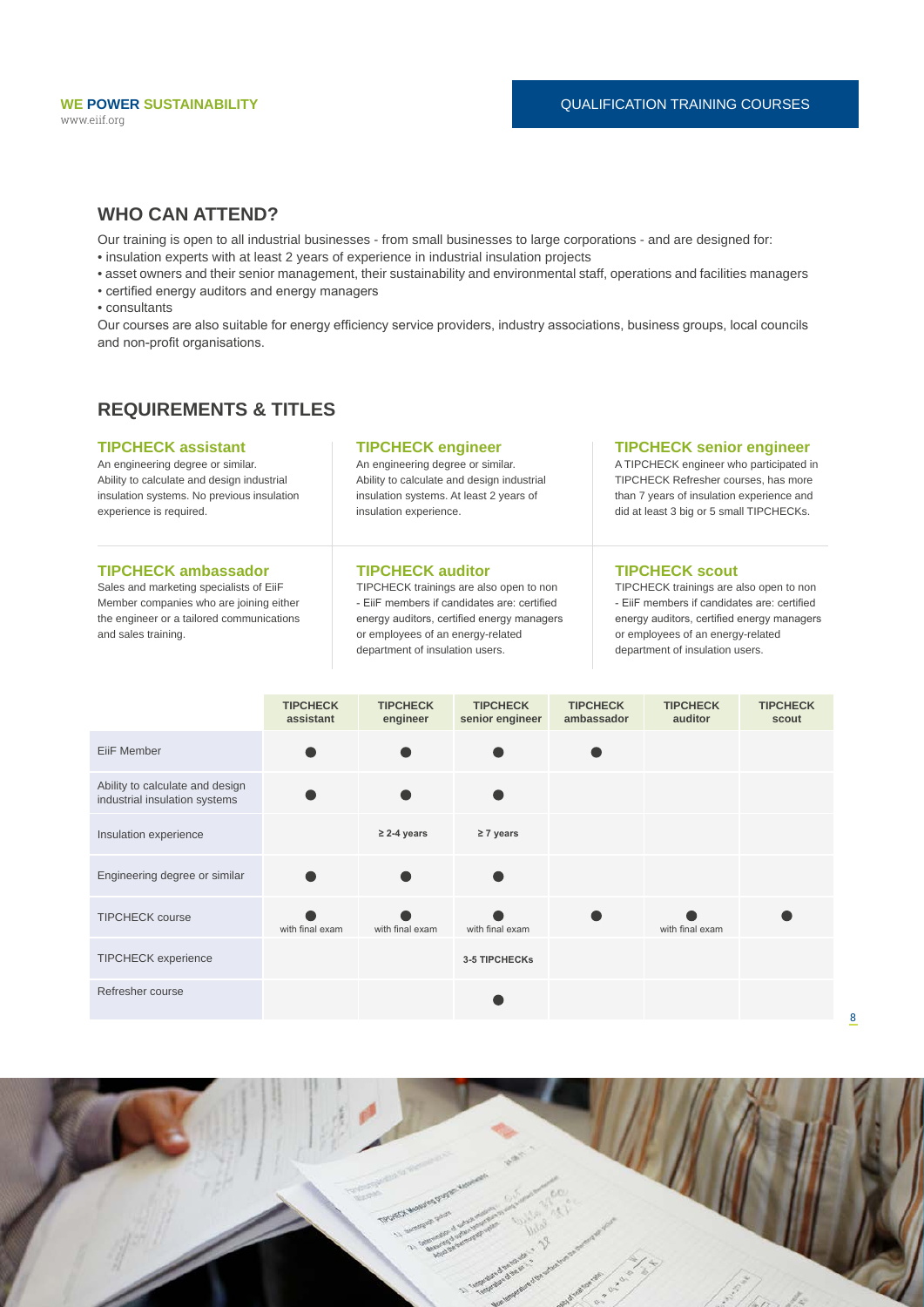### **TIMETABLE EXAMPLE: DAY # 4**

| <b>TIME</b> | <b>SUBJECT</b>         | <b>DESCRIPTION</b>                                          |
|-------------|------------------------|-------------------------------------------------------------|
| 08.00-08.45 | <b>Theory</b>          | Economics                                                   |
| 08.45-09.45 | <b>Theory</b>          | Insulation materials                                        |
| 09.45-10.00 | Coffee Break           |                                                             |
| 10.00-11.00 | <b>Practice</b>        | FIW laboratory: Materials and testing                       |
| 11.00-12.00 | <b>How to TIPCHECK</b> | Step 5: Analysis, solutions and costs                       |
| 12.00-12.45 | Lunch Break            |                                                             |
| 12.45-13.30 | <b>How to TIPCHECK</b> | AGI Q 07 Inspection intervals                               |
| 13.30-14.30 | <b>How to TIPCHECK</b> | <b>TIPCHECK Calculator</b>                                  |
| 14.30-14.45 | Coffee Break           |                                                             |
| 14.45-15.30 | <b>How to TIPCHECK</b> | <b>TIPCHECK Creator &amp; Viewer</b>                        |
| 15.30-16.30 | <b>How to TIPCHECK</b> | Steps 6 and 7: Writing the TIPCHECK Report and presentation |
| 16.30-17.00 | General                | Open questions                                              |

### **TRAINING**

**5-day training schedule** Monday to Friday

#### **Location**

FIW München Laboratories Lochhamer Schlag 4 D-82166 Gräfelfing, GERMANY

#### **Training fee**

**2.000 EUR** (TIPCHECK engineer, assistant, scout/auditor) **1.500 EUR** (TIPCHECK ambassador)*\**

\* The TIPCHECK ambassador participation is designed for sales and marketing specialists of EiiF Member companies who are joining the training together with one or more engineers from the same department / company.



**[Upcoming courses](https://www.eiif.org/agenda)** Check the dates of the next TIPCHECK Training courses **<www.eiif.org/agenda>**



**[Book your place](https://web.tresorit.com/l/LuP3E#TFClT0OjuPYTzM_8D21blw)** Download the TIPCHECK Registration Form or email **tipcheck@eiif.org**